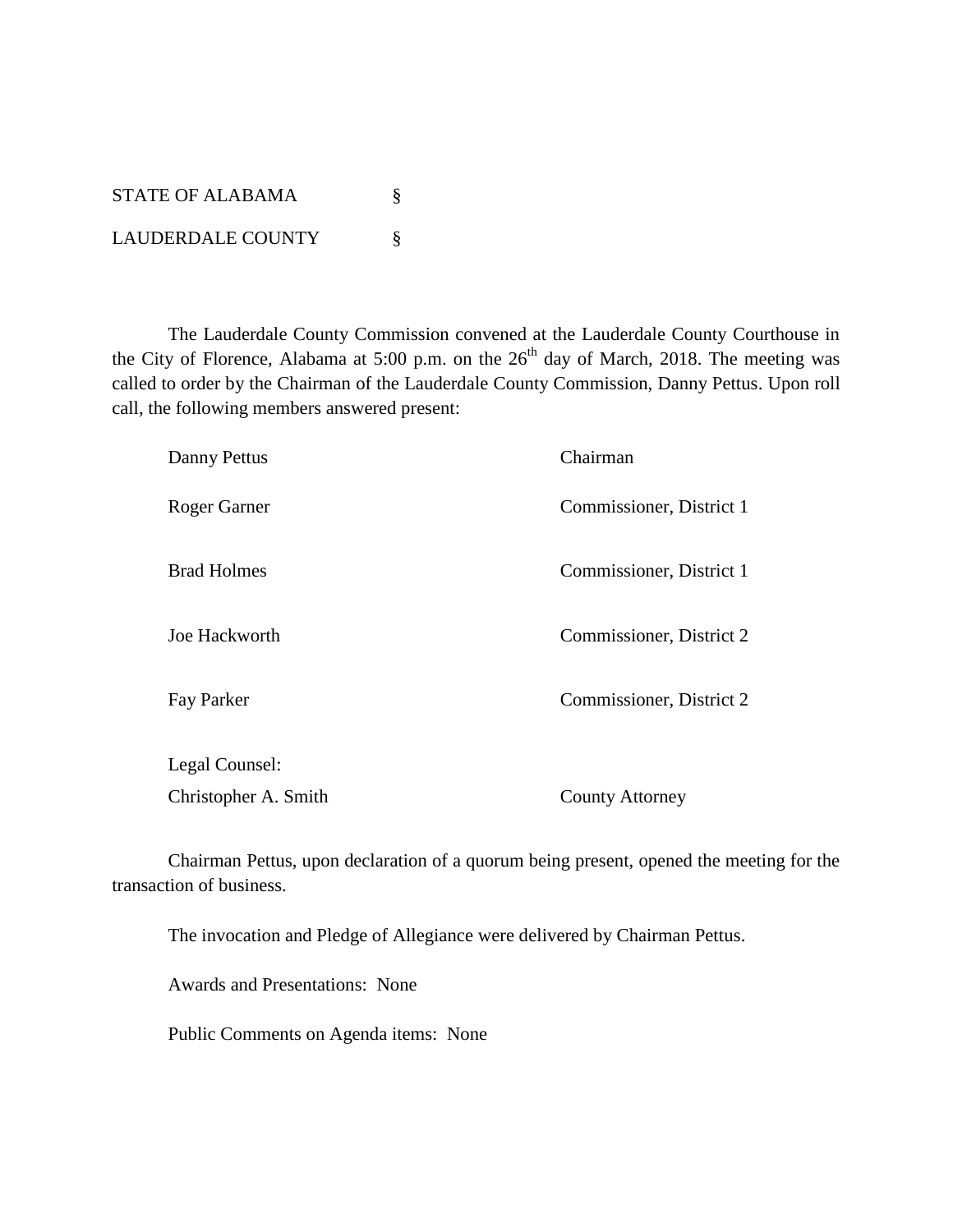Commissioner Hackworth moved, seconded by Commissioner Parker that all items listed on the regular business agenda be approved for immediate consideration. There being no discussion and upon a vote taken, motion unanimously approved. Agenda is herein recorded and made part of these minutes.

Commissioner Holmes moved, seconded by Commissioner Garner that the minutes of the last regular meeting of the Commission be approved for recording. There being no discussion and upon vote taken, motion unanimously approved.

Commissioner Parker moved, seconded by Commissioner Hackworth to approve a resolution that authorizes a change to the Commission meeting dates and times for April, 2018. The regularly scheduled meeting of April  $9<sup>th</sup>$ , 2018 is herein rescheduled to April  $10<sup>th</sup>$ , 2018 at 1:00 p.m. due to the observance of Government Day. The regularly scheduled meeting of April  $23<sup>rd</sup>$ , 2018 is herein rescheduled to April  $24<sup>th</sup>$ , 2018 at 5:00 p.m. due to the observance of Confederate Memorial Day which is a State holiday. There being no discussion and upon a vote taken, motion unanimously approved. Resolution is herein recorded and made a part of these minutes.

Commissioner Holmes moved, seconded by Commissioner Garner to approve a resolution that will allow the Daniel J. Hammond Family (Daniel Hammond, Paula Hammond, Leigh Hammond, and Sarah Blalock) to go forward with the vacation process for a right of way described as follows: portions of Ingram Street, Almond Street, Chestnut Street, and Donley Drive, all as depicted on the plat of Greenbrier Acres Addition No. 1 Subdivision, recorded in the office of the Judge of Probate of Lauderdale County, Alabama, in Plat Book 4, at Page 57. The Hammond family can initiate a vacation for right of way pursuant to Title 23 Section 4-2 and are hereby directed to file the necessary petition to begin the vacation process. There being no discussion and upon a vote taken, motion unanimously approved. Resolution is herein recorded and made a part of these minutes.

Commissioner Holmes moved, seconded by Commissioner Parker to approve a resolution that allows the Lauderdale County Solid Waste Department to purchase two (2) 20- Yard Pro-Tilt Recycling trailers at a cost of twelve thousand five hundred dollars. The trailers will be purchased from Pro-Tainer, Inc. of Alexandria, Minnesota. The purchase of the trailers will help keep the recycling program pick up areas cleaner. Commissioner Holmes stated that residents have spoken to the Commission voicing their support for the recycling program and that the County's current trailers are old so the purchase of the new trailers will help improve the program. There being no further discussion and upon a vote taken, motion unanimously approved. Resolution is herein recorded and made a part of these minutes.

Commissioner Garner moved, seconded by Commissioner Parker to approve a resolution to allow the Lauderdale County Sheriff's Department to submit a grant application to the ADECA/Edward Byrne Memorial JAG Program. Upon approval of said grant, the funds will be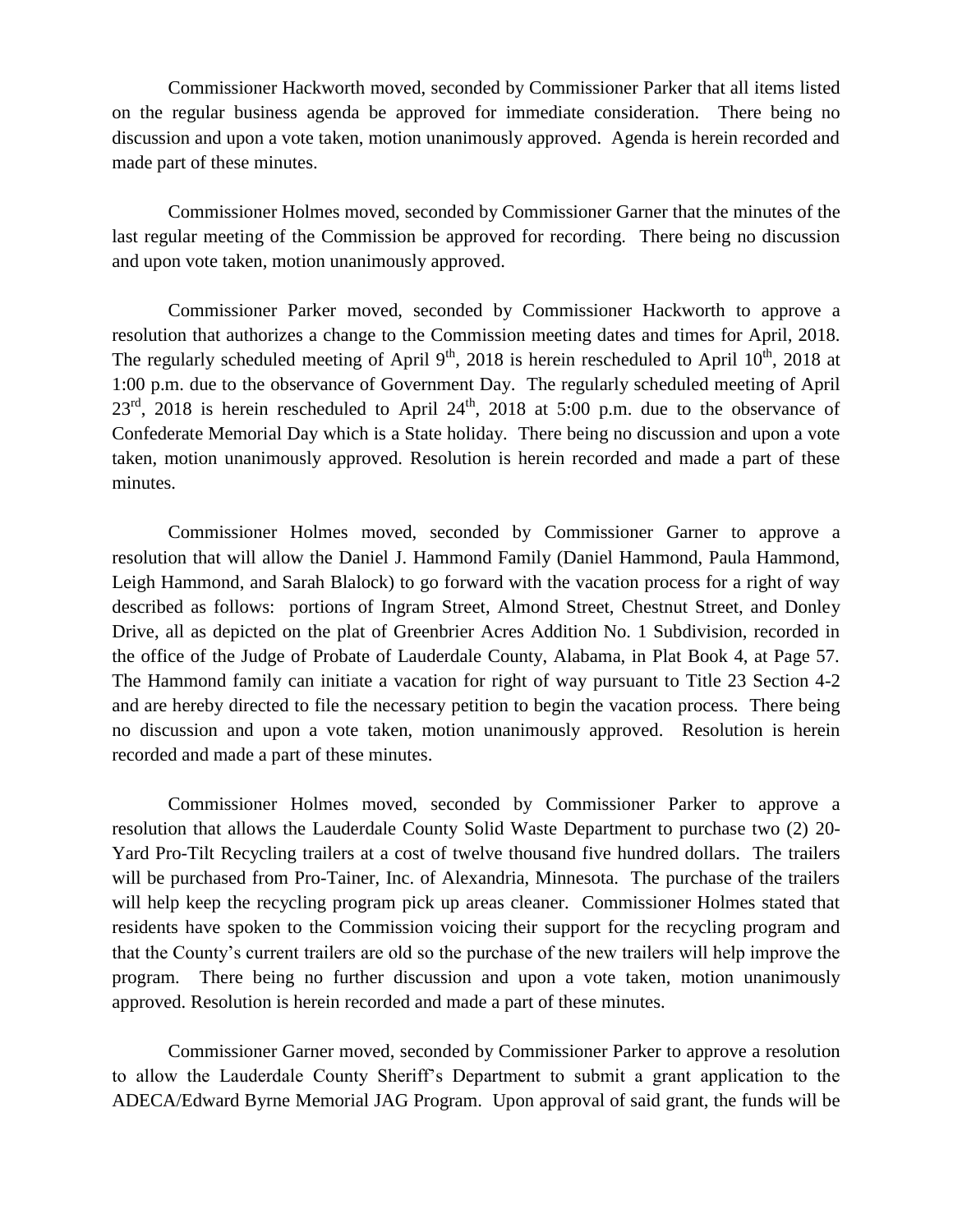used for Law Enforcement and Traffic Safety programs and to purchase repeaters for Deputies vehicles. The grant number is 16-DJ-LC-039 and the amount of the grant awarded is twentyfour thousand dollars. Any necessary budget amendments are herein authorized for the financial management of this grant. There being no discussion and upon a vote taken, motion unanimously approved. Resolution is herein recorded and made a part of these minutes.

Commissioner Hackworth moved, seconded by Commissioner Parker to approve a resolution to submit a grant application to the U.S. Department of Justice Bulletproof Vest Partnership Program. Upon approval of said grant, the Lauderdale County Sheriff's Department has authorization to purchase bulletproof vests in the amount of three thousand nine hundred twenty-nine dollars and twenty nine cents. This is a fifty/fifty grant and any budget amendments needed are herein authorized for the financial management of this grant. Commissioner Parker stated that bulletproof vests are very important for the safety of our deputies and he is proud that we could do this grant for the Sheriff's Department. There being no further discussion and upon a vote taken, motion approved. Resolution is herein recorded and made a part of these minutes.

In compliance with competitive bid laws of the State of Alabama, sealed bids were advertised for Road Department Bid No. 2018-5, "Installation of an Operable Chassis Mounted Right-of-Way Herbicide Spraying System on an Existing County-Owned Truck Chassis". Bid responses were received, publicly opened and read aloud on March  $21<sup>st</sup>$ , 2018. A bid tabulation sheet was prepared for the Commissions review. Chairman Pettus asked Lauderdale County Engineer, Eric Hill, for his recommendation. Mr. Hill stated that there was only one bidder which was Roadside, Inc. of Auburn, Alabama. Mr. Hill stated that this was the same company that set up the herbicide program for us when we started it and they have experience setting up and attaching chassis mounted trucks. Commissioner Hackworth stated that two citizens talked to him about the herbicide program and the citizens told him that the program is doing a good job on roadside projects. Commissioner Hackworth thanked Mr. Hill for doing such a good job. Commissioner Parker asked Mr. Hill if this is the same company that helped us with the herbicide program that we currently have. Mr. Hill stated yes, it is the same company and they tell us when and what to spray to keep our roadsides clean. Commissioner Holmes moved, seconded by Commissioner Garner to approve the bid. There being no further discussion and upon a vote taken, motion unanimously approved. Bid to be awarded to Roadside, Inc. of Auburn, Alabama. Bid tabulation sheet is herein recorded and made a part of these minutes.

The invoiced bills were audited, allowed, and ordered to be paid upon a motion by Commissioner Parker and seconded by Commissioner Hackworth. There being no discussion and upon a vote taken, motion unanimously approved.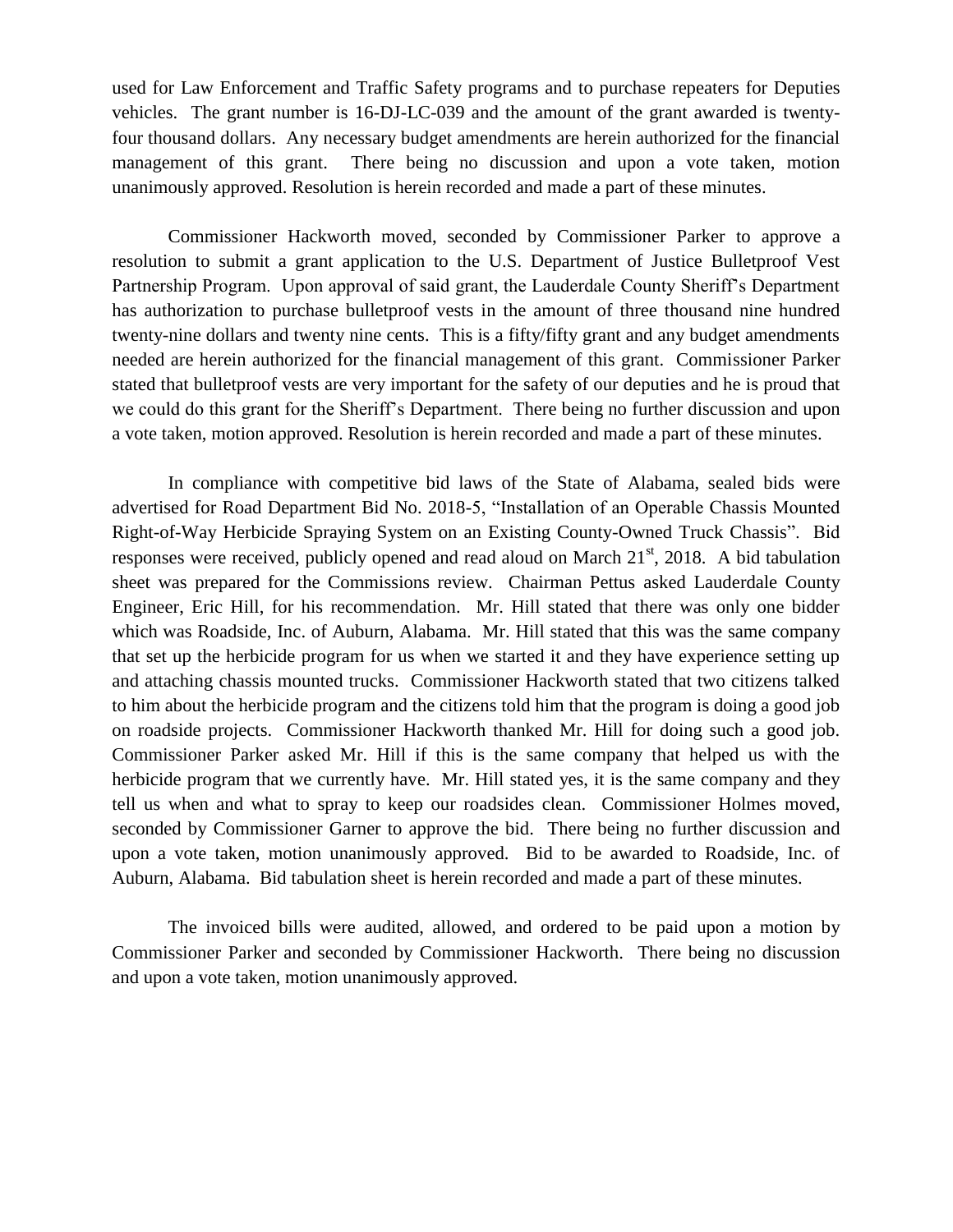## CHECKS ISSUED MARCH  $12^{\text{th}}$ ,  $2018$  THROUGH MARCH  $25^{\text{th}}$ ,  $2018$

| <b>GENERAL-SPECIAL</b><br>CHECK # 53179-53221         | \$567,256.82 |
|-------------------------------------------------------|--------------|
| <b>AGRI-BUSINESS FUND</b><br><b>CHECK # 3630</b>      | \$48.00      |
| <b>LEPA FUND</b><br>CHECK # 7959-7966                 | \$5,573.16   |
| <b>GASOLINE TAX FUND</b><br>CHECK # 16664-16677       | \$192,924.62 |
| PUBLIC BLDG., R & B SPECIAL<br>CHECK $#$ 451          | \$674.20     |
| PUBLIC HIGHWAY & TRAFFIC FUND<br>CHECK $# N/A$        | 0.00         |
| AL. TRUST CAPITAL IMPROVEMENT FUND<br>CHECK # 333-334 | \$31,250.00  |
| <b>RRR GASOLINE TAX FUND</b><br>CHECK $# N/A$         | 0.00         |
| <b>REAPPRAISAL FUND</b><br>CHECK #11284-11293         | \$33,945.53  |
| REAPPRAISAL MONEY MARKET<br>CHECK $# N/A$             | 0.00         |
| TOURISM, REC. & CONVENTION FUND<br>CHECK #467-468     | \$2,544.22   |
| <b>RSVP FUND</b><br>CHECK # 17080-17087               | \$2,992.71   |
| <b>CHILD PROTECTION FUND</b><br>CHECK # N/A           | 0.00         |
| <b>SERIES 2001 DEBT SERVICE FUND</b><br>CHECK # N/A   | 0.00         |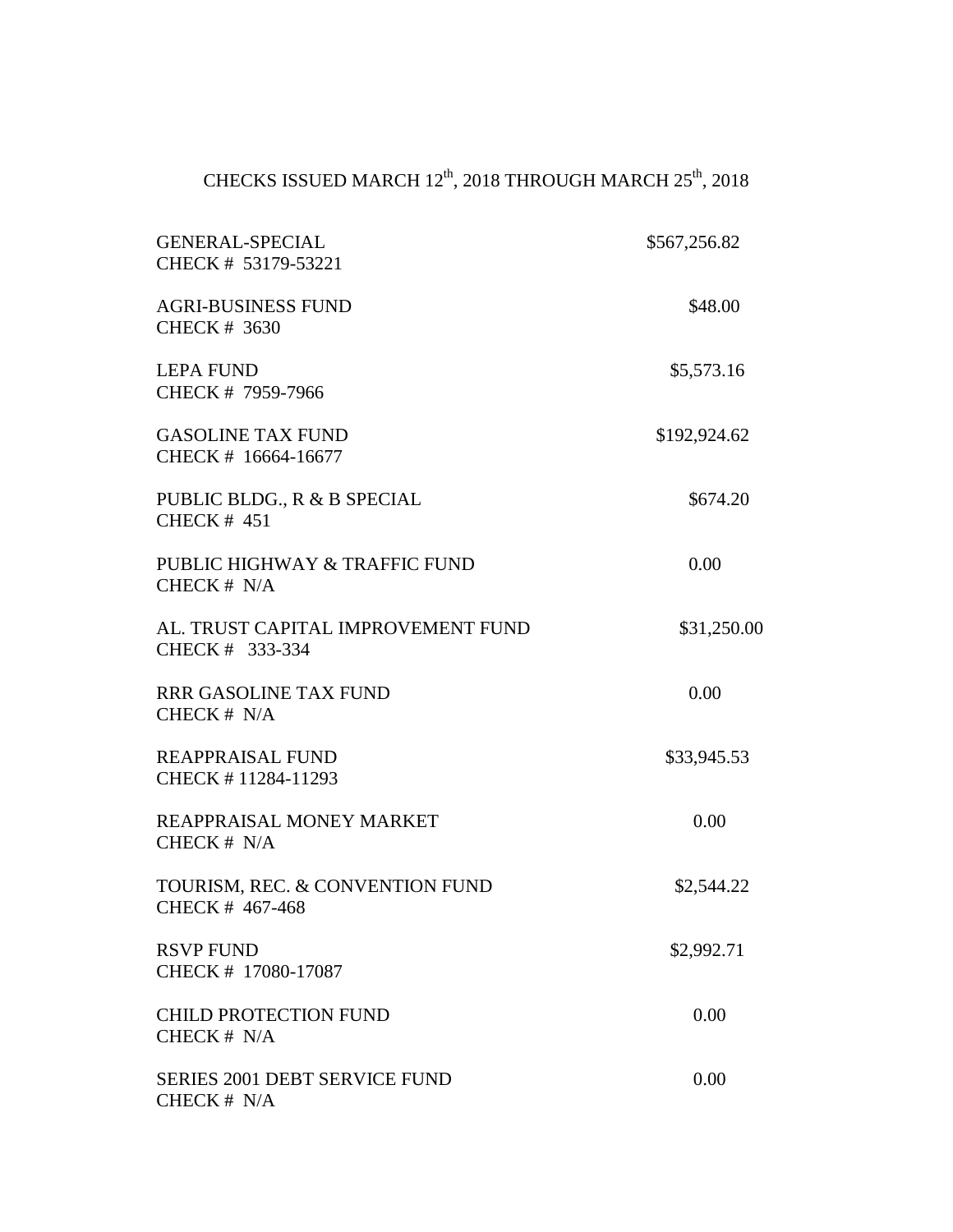| <b>CDBG FUND</b><br>CHECK $# N/A$                 |       | 0.00           |
|---------------------------------------------------|-------|----------------|
| <b>SOLID WASTE FUND</b><br>CHECK # 7164-7179      |       | \$165,853.10   |
| <b>ACCOUNT PAYABLE FUND</b><br>CHECK #40016-40054 |       | \$88,015.43    |
| FIRE PROTECTION FEE FUND<br>CHECK $# N/A$         |       | 0.00           |
| INDUSTRIAL DEVELOPMENT TAX FUND<br>CHECK # N/A    |       | 0.00           |
| <b>TOBACCO TAX FUND</b><br>CHECK $# N/A$          |       | 0.00           |
| <b>TVA TAX FUND</b><br>CHECK $# N/A$              |       | 0.00           |
|                                                   | Total | \$1,091,077.79 |

Scheduled Public Hearings: None

Staff Reports: None

Public Comment Period:

Lauderdale County Sheriff, Rick Singleton, stated that the two grants that were approved tonight are very important to the Sheriff's office. Sheriff Singleton said that the grant for the repeaters will help the deputies communicate. Commissioner Parker asked Sheriff Singleton if he has enough bulletproof vests for all of his deputies. Sheriff Singleton stated that he does but some of the vests would be going out of date soon and that there would be a new grant program for this year.

Chapel King of 209 Bainbridge Road, Florence, Alabama, stated that she was under the impression that Dewayne was called about the cow issue in October and there were dead cows out there then but yet nothing happened until now. Ms. King asked if Dewayne checked up on